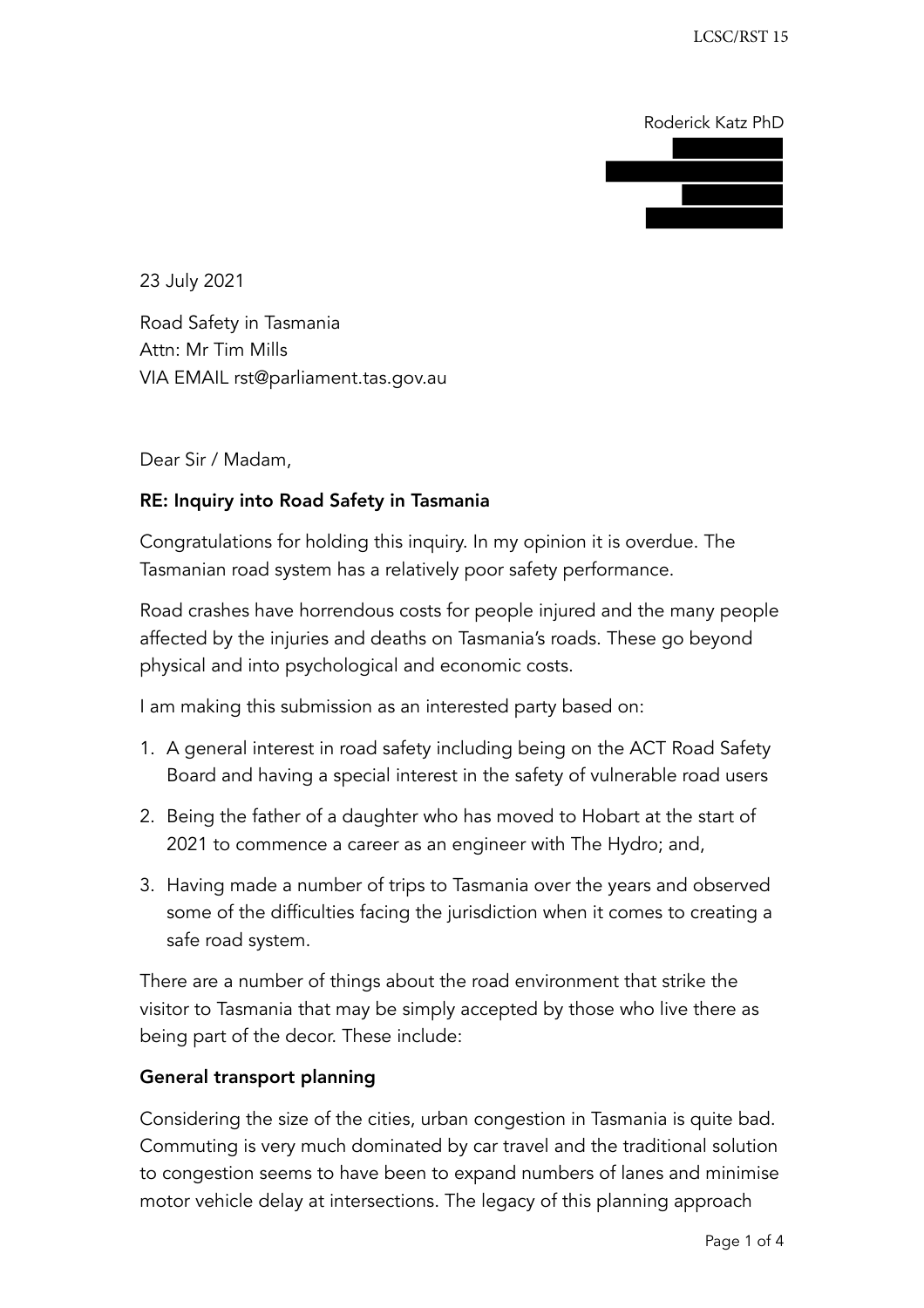has been cities that are relatively unattractive and hostile to people taking public transport, walking, riding or scooting as well as the elderly and the young.

Generally, Tasmanian roads have poor provision for people walking and riding bicycles. It seems to be assumed that if people want to participate in these activities they can drive somewhere and enjoy one of the many fantastic trails Tasmania has to offer. While that is true for some, it fails to take advantage of the transport efficiency of active travel.

Walking and cycling are not well integrated into urban centres nor planned for within major road infrastructure. The frankly terrifying experience of trying to walk or, particularly, cycle across the Tasman Bridge epitomises the poor consideration for active travel.

Recommendations for urban planing:

- ๏ The approach to urban planning needs to have a greater consideration for road safety. All levers at the government's disposal should be considered including:
	- ‣ Mandates for new infrastructure to include excellent provision for walking and cycling. It needs to go beyond token signage or lane marking.
	- ‣ Developer contributions to ensure that new developments have plans in place to encourage active travel
	- Retrofitting a high standard network of active travel routes through Hobart and Launceston. This would allow these cities to benefit from the recent popularity of devices such as e-bikes and e-scooters. Increasing the mode share of these devices would reduce the safety burden on others.

## Vehicle Fleet

The Tasmanian vehicle fleet is on average the oldest in Australia (13.3 years versus 10.6 years for Australia as a whole) ([https://www.abs.gov.au/statistics/](https://www.abs.gov.au/statistics) industry/tourism-and-transport/motor-vehicle-census-australia/latest-release). Some of this may be as a result of the mix of vehicles including the high proportion of camper vans and rigid trucks in Tasmania. Nevertheless, the age of the fleet has an impact on road trauma. This is through both collision avoidance and survival - older vehicles are not equiped with the active and passive features of modern vehicles such as Autonomous Emergency Braking (AEB) or driver and passenger protection.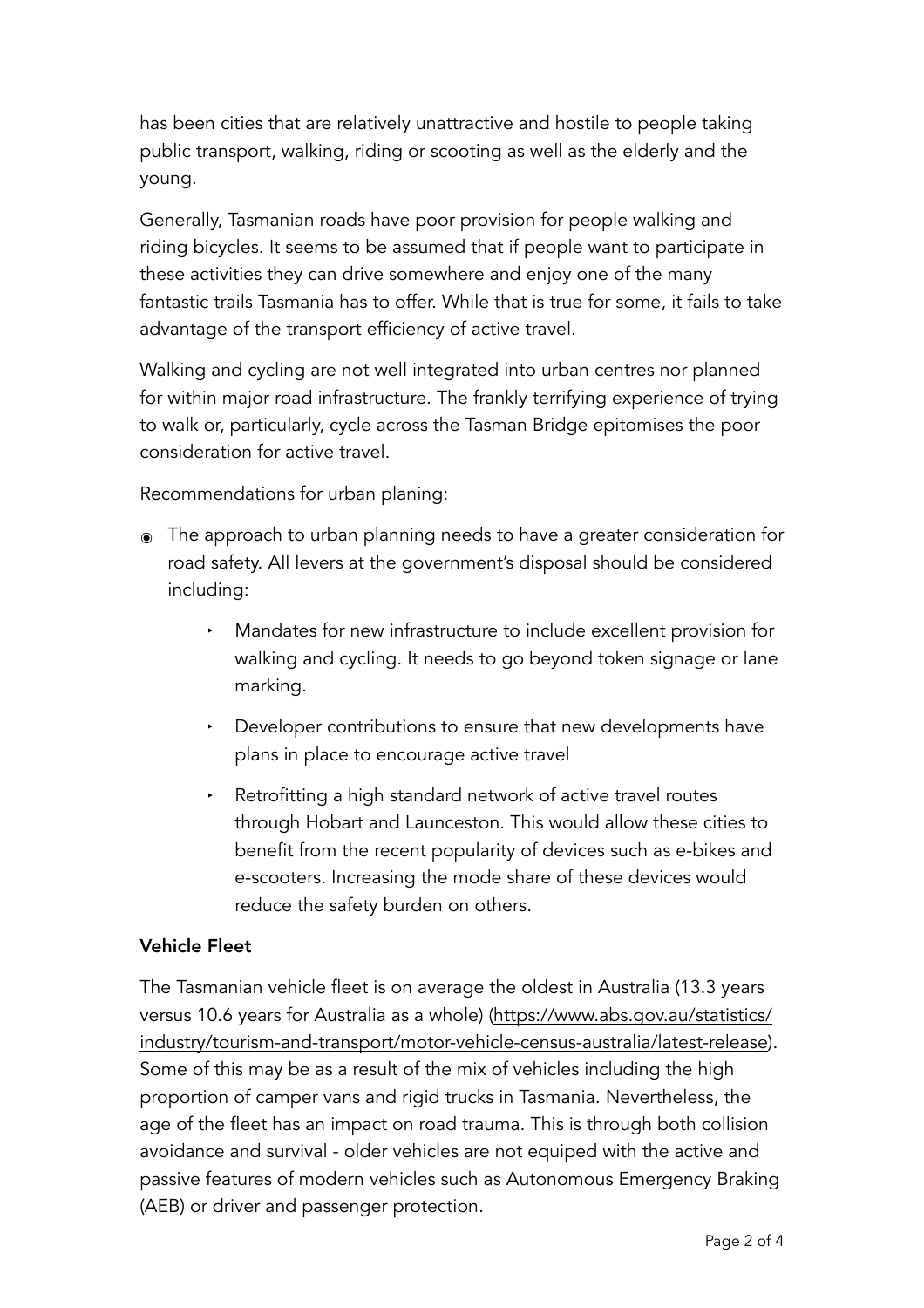Outside the urban centres, Tasmania's roads are dominated by large 4WDs, trucks, camper vans and vehicles towing caravans. These large mass vehicles pose a real conundrum for those concerned about safety. The only way to address this is to reduce the usage of these vehicles, and their speed.

Recommendations on fleet:

- ๏ Government fleet purchases should
	- ‣ Preference the smallest suitable vehicle
	- ‣ Meet current ANCAP 5 Star safety ratings
	- ‣ Include e-bikes for all departments located in urban centres
- ๏ Use economic incentives to change the vehicle mix and usage in Tasmania.
	- ‣ Registrations should be increased for all large mass vehicles.
	- ‣ Introduce a usage charge (per km) for larger mass vehicles
	- ‣ Discounts on registration for vehicles that meet ANCAP 5 Star safety ratings
	- ‣ Consider a congestion charge for vehicles entering the city centre in Hobart and Launceston. This could be scaled according to size and weight of the vehicle.

## Speed

Speed limits in Tasmania are often inappropriate for a Safe System (the safety framework broadly adopted by Australian Road authorities).

Driving outside major centres in Tasmania is often a terrifying experience as there is a pressure (evidenced by tail-gating) to drive at or above the set speed limit. These limits themselves are too often at an inappropriately high 100 km/h. This is an unsafe speed given road-side hazards, poor road shoulders, presence of wildlife, poor sight lines, lane widths, surface quality, weather conditions, driver skill, vehicle age, performance and mass etc..

If there was one thing that would produce safety benefits in the short term it would be reducing speed on Tasmania's roads via a general reduction in default speed limits in urban and rural areas.